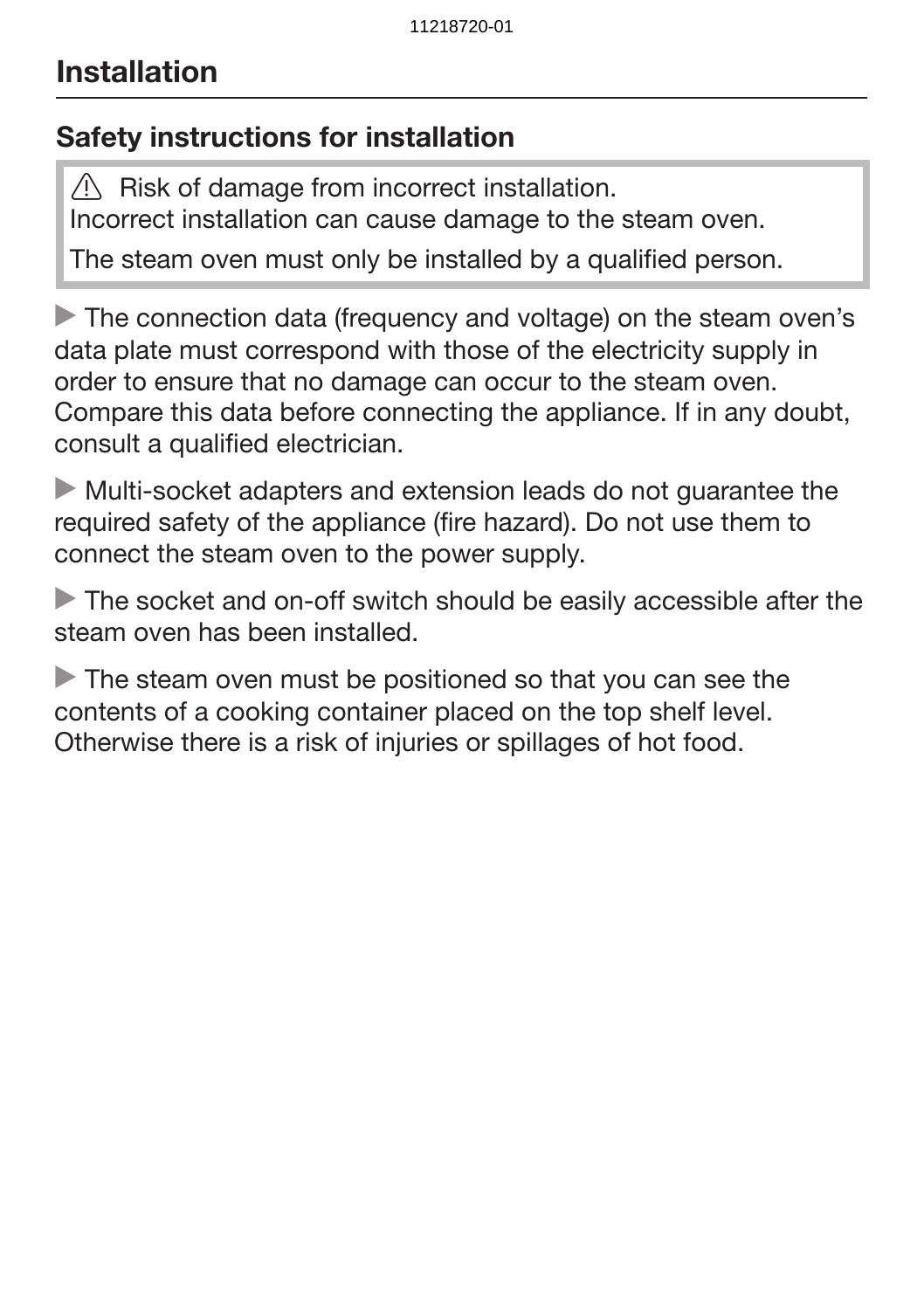### Building-in dimensions

All dimensions are given in mm.

### Installation in a tall unit

The furniture housing unit must not have a back panel fitted behind the building-in niche.

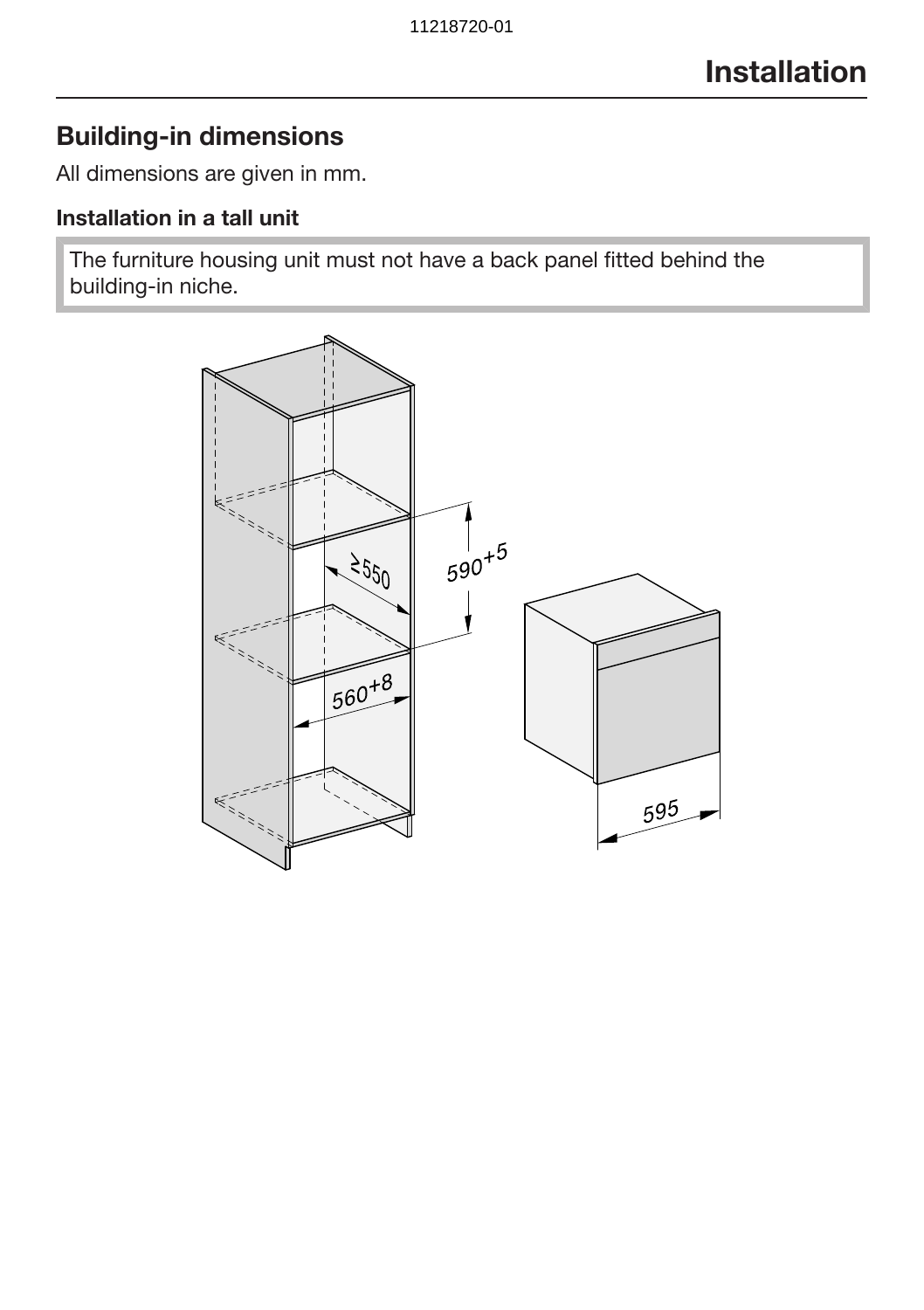#### Installation in a base unit

The furniture housing unit must not have a back panel fitted behind the building-in niche.

When building the oven into a base unit underneath a cooktop, please also observe the installation instructions for the cooktop as well as the building-in height required for the cooktop.

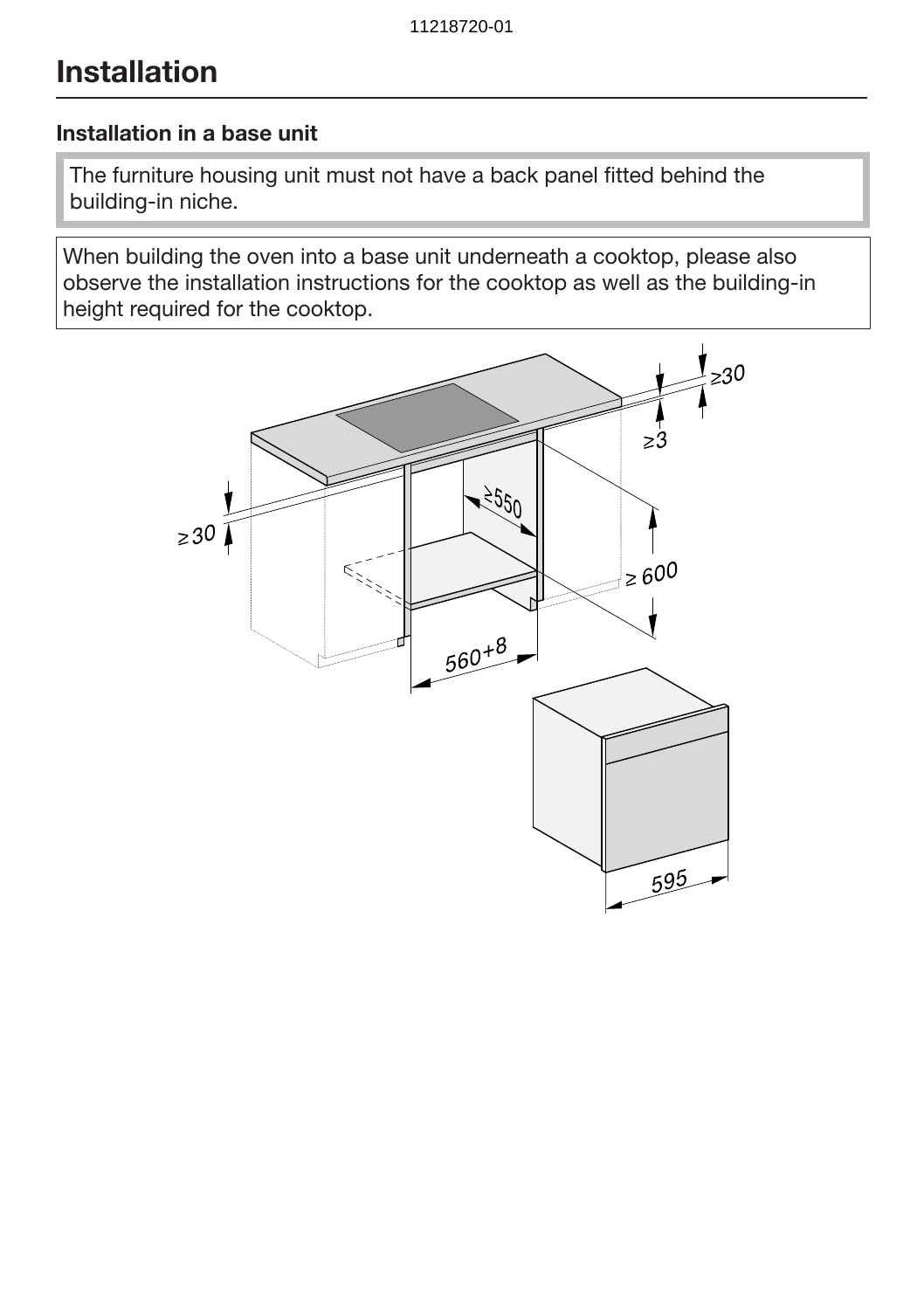### Side view



A Glass front: 22 mm

Metal front: 23.3 mm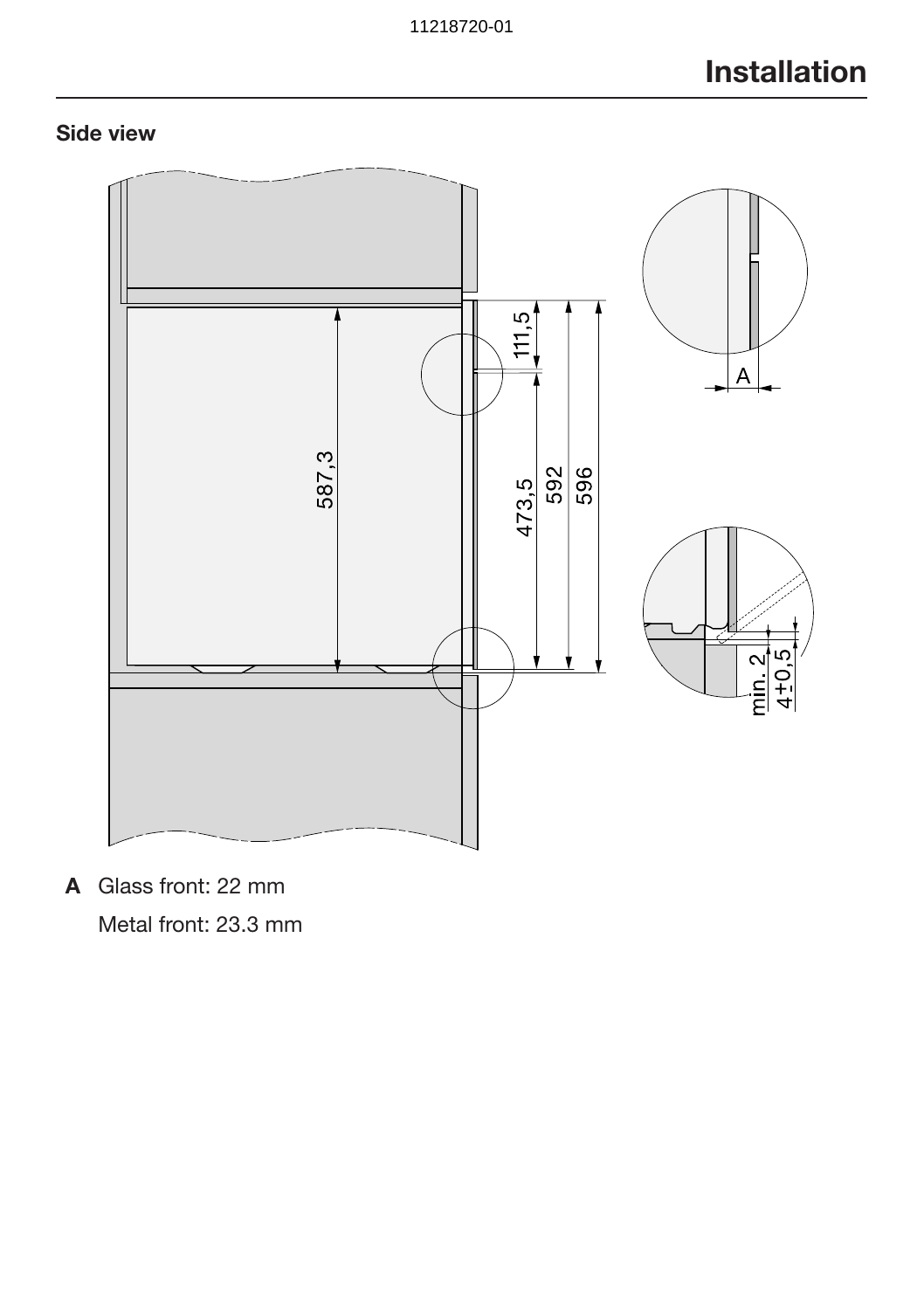#### Room for the control panel to open and close

The area in front of the control panel must not be blocked by anything (such as a door handle) that would hinder it from opening and closing.

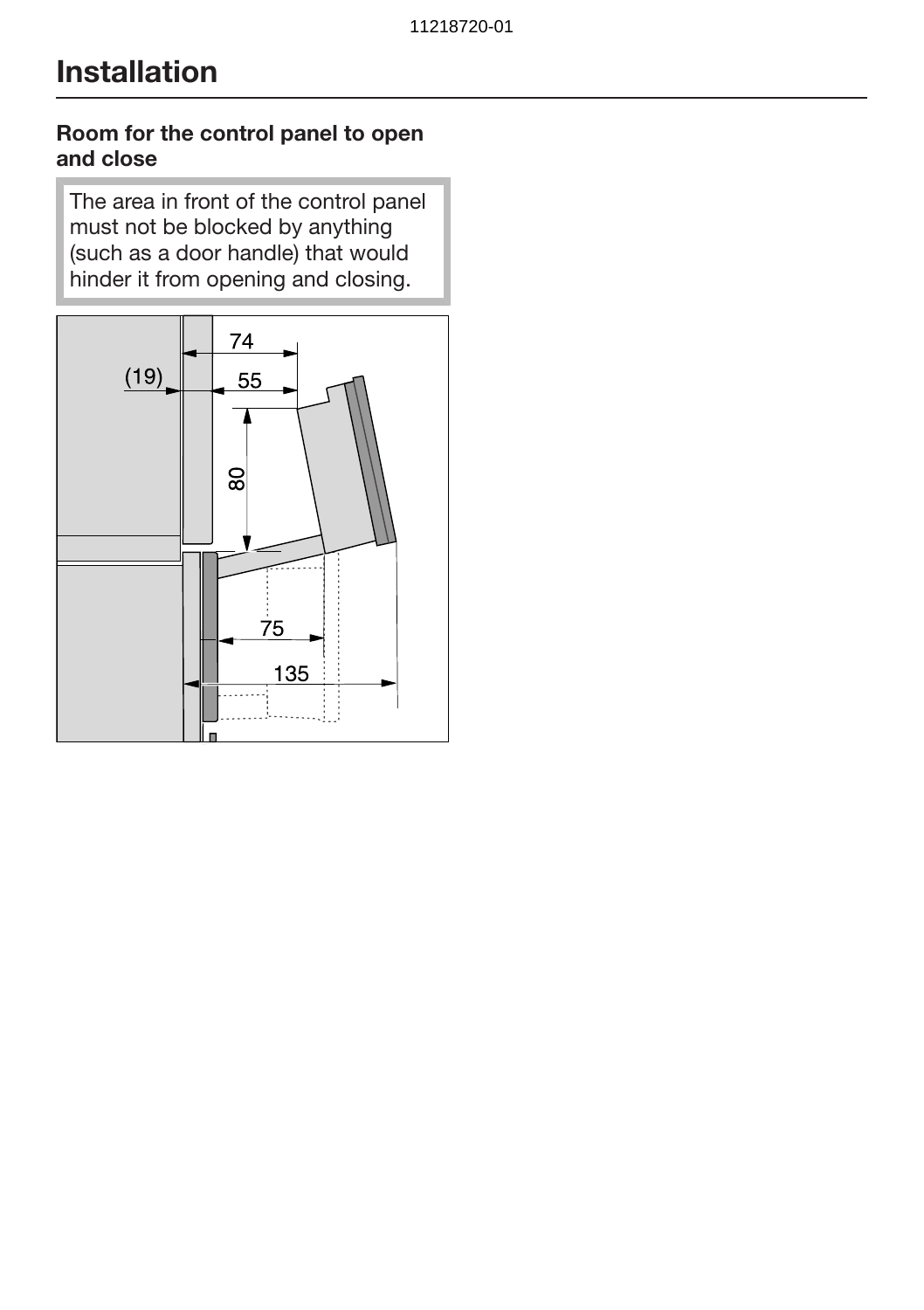

### Connection and ventilation

- 1) Front view
- $\ddot{2}$  Mains connection cable, L = 2000 mm
- $\circledR$  Ventilation cut-out, min. 180 cm<sup>2</sup>
- d No connections permitted in this area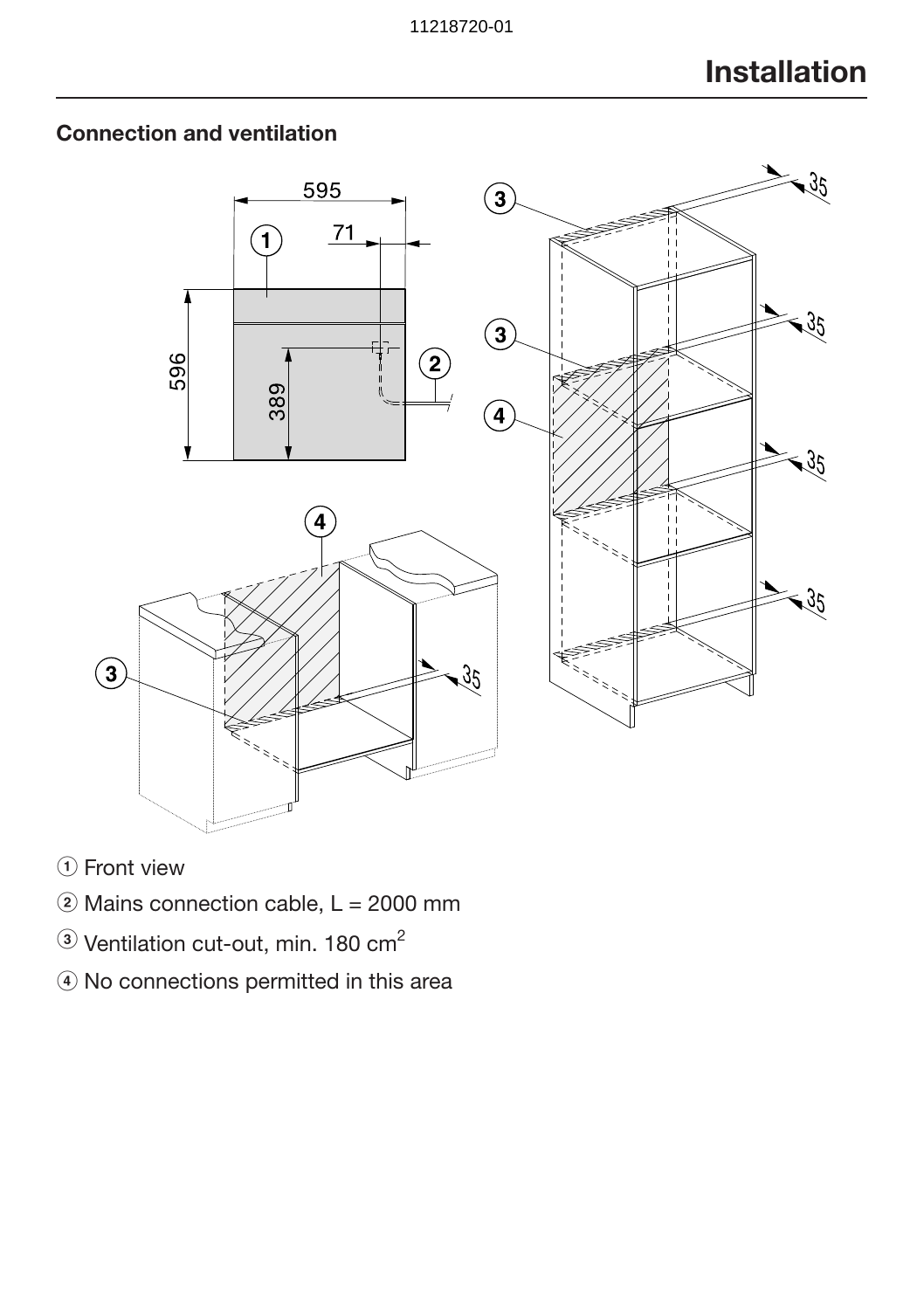### Installing the steam oven

■ Connect the mains connection cable to the appliance.

Risk of damage from incorrect transportation.

Lifting the steam oven by the door handle could cause damage to the door.

Use the handle cut-outs on the side of the casing to lift the appliance.

The steam generator may malfunction if the steam oven is not on a level surface.

The maximum deviation from the horizontal that can be tolerated is 2°.

- **Push the steam oven into the** installation niche and align. When doing so, make sure that the mains connection cable does not get trapped or damaged.
- Open the door.



- Secure the steam oven to the side walls of the unit using the wood screws supplied (3.5 x 25 mm).
- Connect the appliance to the mains electricity supply.
- Check the appliance for correct function in accordance with the operating instructions.